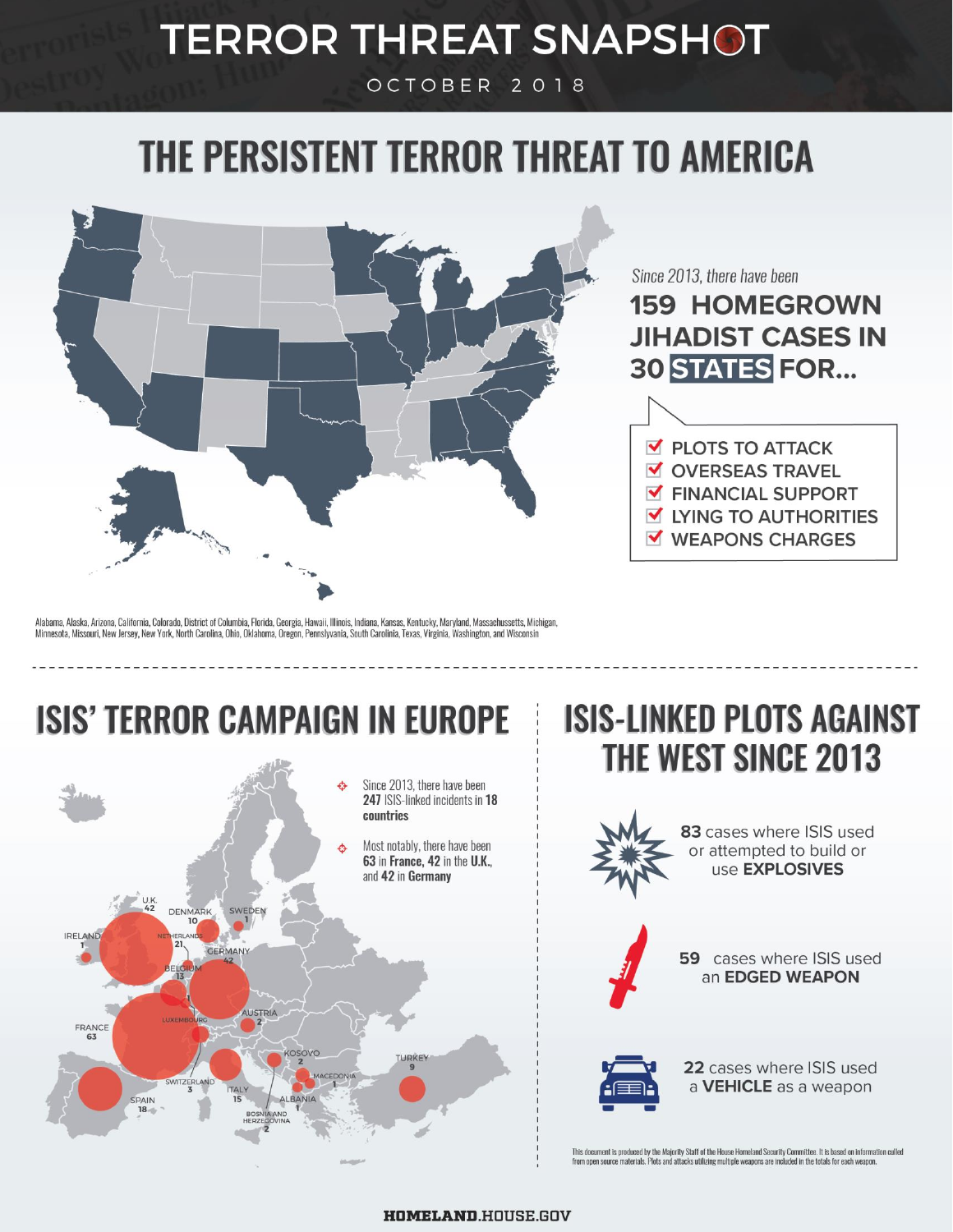#### **KEY POINTS<sup>1</sup>**

- [September 28, 2018:](https://www.nytimes.com/2018/09/28/nyregion/sayfullo-saipov-death-penalty.html) Federal prosecutors announced that they will be seeking the death penalty for Sayfullo Saipov, who conducted the October 31, 2017 vehicle attack on a bike path in New York City that left eight dead.
- [September 28, 2018:](https://www.npr.org/2018/09/28/652476058/police-in-netherlands-arrest-7-suspected-in-terrorist-plot-to-attack-large-event) Dutch police arrested seven individuals for plotting a "large scale event" in the Netherlands. They seized firearms, including AK-47s, small arms, grenades, completed bombs, and bomb-making materials. Three members of the group had previously been convicted of attempting to travel to join ISIS. The group was targeting two locations with the intent of maximizing the number of casualties.
- The U.S. Department of the Treasury [designated two individuals as financiers of ISIS.](https://home.treasury.gov/news/press-releases/sm489) Emraan Ali, a Syrian-based, dual U.S. and Trinidadian national, has been funneling money from Trinidad and Tobago to Syria to support the terrorist organization. Eddie Aleong, also a Trinidadian national, assisted in, sponsored, and provided financial support to ISIS.
- The U.S. Department of State has designated Jama'at Nusrat al-Islam wal-Muslimin [\(JNIM\) as a Foreign Terrorist Organization.](https://www.state.gov/r/pa/prs/ps/2018/09/285705.htm) The Al Qaeda-affiliated group also was designated as a Specially Designated Global Terrorist. JNIM is the self-described official Al Qaeda branch in Mali, and the designations will help isolate the group and cut off funding for their operations.
- Fitish officials have revealed that members of [ISIS-Khorasan are in contact with U.K.](https://news.sky.com/story/islamic-state-fighters-in-afghanistan-in-touch-with-uk-cells-11489142) [based terrorist cells.](https://news.sky.com/story/islamic-state-fighters-in-afghanistan-in-touch-with-uk-cells-11489142) U.K. Defense Secretary Gavin Williamson stated that the Afghanistan-based arm of ISIS posed a threat to not just the U.K., but also continental Europe.

#### **HOMEGROWN ISLAMIST EXTREMISM**

 Cases of homegrown Islamist extremism in the U.S. continue to be an issue of concern. Since 2013, there have been 159 homegrown jihadist cases in the United States.

#### **Recent Developments**

 $\overline{\phantom{a}}$ 

- [September 5, 2018:](https://www.daytondailynews.com/news/crime--law/dayton-man-accused-trying-join-isis-waives-jury-trial/0mwkm69qkUgWtV4gK9c4jP/) Laith Alebbini, 28, a Jordanian citizen and U.S. legal permanent resident living in Dayton, Ohio, has waived his right to a trial by jury. Alebbini was arrested in April 2017 while attempting to board a plane at Cincinnati/Northern Kentucky International Airport and was charged with attempting to provide material support to ISIS.
- ◆ [September 5, 2018:](https://www.justice.gov/opa/pr/massachusetts-man-inspired-isis-sentenced-plotting-engage-terrorist-activity) Alexander Ciccolo, 26, of Adams, Massachusetts, was sentenced to 20 years in prison and lifetime supervised release for attempting to provide material support to ISIS. Ciccolo pledged allegiance to ISIS and expressed interest in carrying out an attack

<sup>&</sup>lt;sup>1</sup> Unless otherwise specified, incidents included in this report span September 1 through September 30. All figures are based on open-source and government data compiled and analyzed by the Majority Staff of the Homeland Security Committee.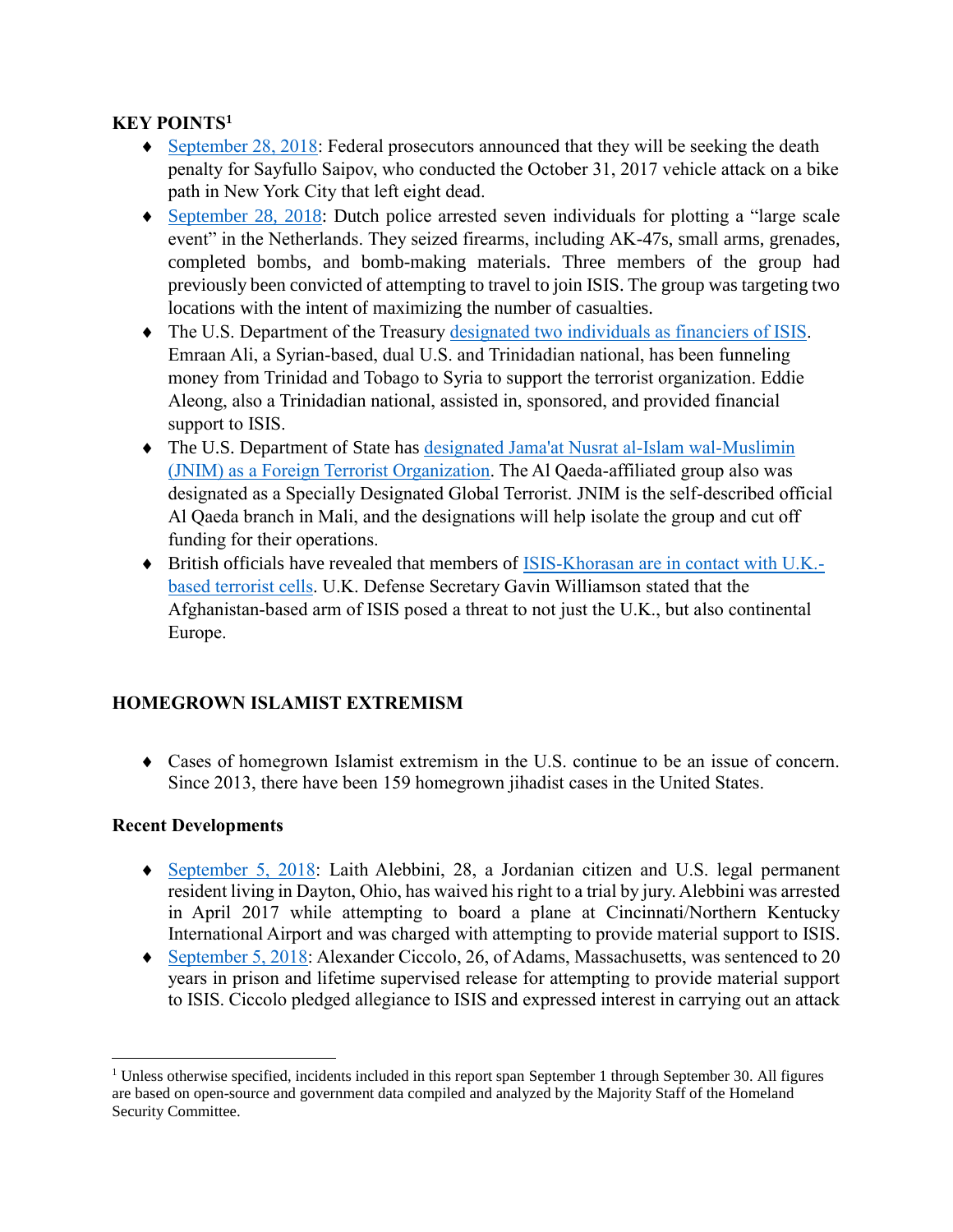on the group's behalf. He planned to use pressure cooker explosives and firearms to target places where large numbers of people congregated, such as college cafeterias.

#### **ISIS IN THE WEST Recent Developments**

- $\blacklozenge$  [September 3, 2018:](https://www.9news.com.au/2018/09/03/14/50/teen-arrested-with-bayonet-found-guilty-of-terror-attack) One of the two unnamed teenage boys arrested in Sydney, Australia in 2016 for planning to carry out an attack on behalf of ISIS has been found guilty. The two had pledged allegiance to ISIS and were found with large knives in their bags. The extremist views of the two had been known for a while, with the convicted teenager photographed at age 12 holding a sign at a riot that read, "behead all those who insult the prophet."
- [September 20, 2018:](https://www.news.com.au/national/victoria/courts-law/student-admits-melbourne-terrorist-act/news-story/d15d47b56553f97c4bdd64376be65c36) Momena Shoma, 25, a Bangladeshi citizen living in Melbourne, Australia on a student visa, pleaded guilty for carrying out an attack on behalf of ISIS. Shoma stabbed her homestay host, Roger Singaravelu, in the neck with a knife while he slept. Singaravelu survived the attack and fled with his daughter.
- [September 21, 2018:](https://apnews.com/e168796dd675471089520e223a9bda7d) Sarah O., 20, a German-Algerian woman living in Germany, was arrested for being in ISIS. Prosecutors claim that she traveled to Syria in October 2013 to join the terrorist group. She participated in recruitment efforts and "guard and police duties."
- [September 23, 2018:](https://www.theguardian.com/uk-news/2018/sep/23/birmingham-pharmacist-held-in-syria-on-suspected-isis-links) Syrian Democratic Forces (SDF) are holding a man they accuse of being a member of ISIS. Anwar Miah claims he is from Birmingham, England, and that he came to Syria in 2014. Despite working in areas controlled by ISIS, he also claims he is not a member of the terrorist group.
- [September 26, 2018:](https://abcnews.go.com/International/wireStory/held-denmark-suspected-buying-drones-58089222) Danish authorities have arrested two individuals for purchasing drones on behalf of ISIS. The two are believed to be part of a larger network and had purchased the drones to be sent to ISIS for use in Syria or Iraq.

#### **THE CAMPAIGN AGAINST ISLAMIST TERROR**

#### *ISIS*

#### **Operations Against ISIS**

- [September 5, 2018:](http://www.dailystar.com.lb/News/Middle-East/2018/Sep-05/462466-jordan-court-sentences-daesh-member-to-20-years.ashx) An unnamed, 25-year-old ISIS member was sentenced to 20 years of hard labor by a Jordanian court for his role in an attack on security forces in 2016. The man and his brother were responsible for acquiring automatic weapons for the group, and turned their home into a bomb factory, which they subsequently detonated after drawing the attention of security services.
- [September 18, 2018:](https://www.moroccoworldnews.com/2018/09/253670/moroccos-bcij-arrests-12-suspects-linked-to-terror-criminal-networks/) Moroccan security services arrested 12 individuals linked to ISIS. Authorities did not reveal details about the individuals, other than that the group included former prisoners convicted of terrorism, extremism, drug trafficking and kidnapping.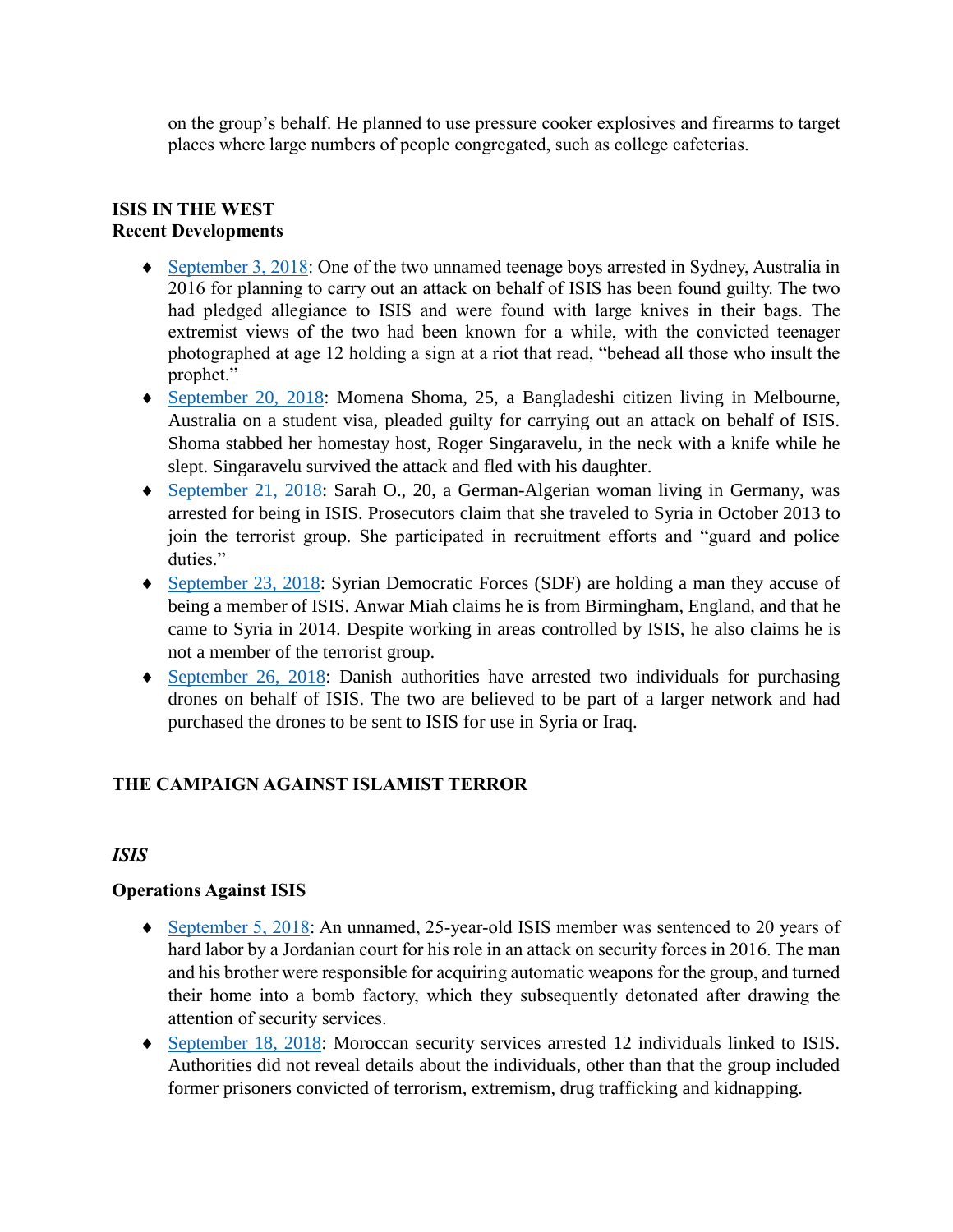[September 30, 2018:](https://www.reuters.com/article/us-mideast-crisis-syria-raqqa/security-services-in-syrias-raqqa-uncover-islamic-state-cell-idUSKCN1MA0FG) Syrian Democratic Forces (SDF) announced that a large ISIS sleeper cell had been discovered and dismantled in Raqqa, Syria. The SDF killed two members and arrested five in a raid. They believe the group was planning a series of large-scale attacks.

#### **Recent Non-Western ISIS Plots/Attacks**

- [September 1, 2018:](https://www.reuters.com/article/us-nigeria-security/islamists-in-northeast-nigeria-kill-up-to-30-soldiers-sources-idUSKCN1LH3U1) The ISIS-affiliated Islamic State in West Africa (ISWA) attacked a military base in the northeastern town of Zari, Nigeria, killing up to 30 soldiers and wounding 10. The terrorist group split from Boko Haram in 2016.
- [September 5, 2018:](https://www.cbsnews.com/news/kabul-afghanistan-suicide-attack-sports-hall-shiite-dasht-e-barchi-area-isis/) Twin bombings targeting a Shiite neighborhood in Kabul killed 20 and wounded at least 70. A suicide bomber detonated his explosive at the center, and a car bomb went off nearby the center. ISIS claimed responsibility for the attack and has a history of targeting soft targets in the Shiite area.
- [September 22, 2018:](https://www.bbc.com/news/world-middle-east-45611411) Four gunmen opened fire on an Iranian military parade in Ahvaz, killing 25 and wounding 60. The attackers were dressed in military uniforms and fired on soldiers and civilians. State media claimed that all four attackers were killed, but local deputy governor Ali Hosein Hoseinzadeh claimed that two were killed and two arrested. ISIS claimed responsibility for the attack, which bore the hallmarks of previous attacks launched on Iran but did not provide evidence to support their claim. A separatist group, Arab Struggle Movement for the Liberation of Ahwaz, also claimed responsibility for the bombing.

#### *BOKO HARAM*

#### **Recent Boko Haram Attacks**

- $\bullet$  [September 5, 2018:](https://www.reuters.com/article/us-nigeria-security/suspected-boko-haram-militants-kidnap-at-least-10-people-in-northeast-nigeria-idUSKCN1LL2OF) Militants kidnapped between 10 and 20 people aboard a bus departing from Maiduguri, in Borno State, Nigeria. The bus was en route to Gwoza, near the Cameroonian border. One soldier guarding the bus was killed in the attack.
- [September 8, 2018:](https://apnews.com/9f8b6e8b7f5041069422894afc7c2d18) Militants overran the strategically important town of Gudumbali, Nigeria. The town is home to a military outpost and sits at key crossroads. The military could not provide casualty numbers from the assault on the base, but a resident stated that the terrorists allowed civilians to gather their belongings and flee.

#### *TALIBAN*

#### **Operations Against the Taliban**

◆ [September 23, 2018:](https://www.rferl.org/a/pakistan-afghanistan-border-firefight-waziristan/29504251.html) Pakistani soldiers reportedly conducted a raid on a Pakistani Taliban hideout in North Waziristan on the Afghan border leaving nine militants and seven soldiers dead.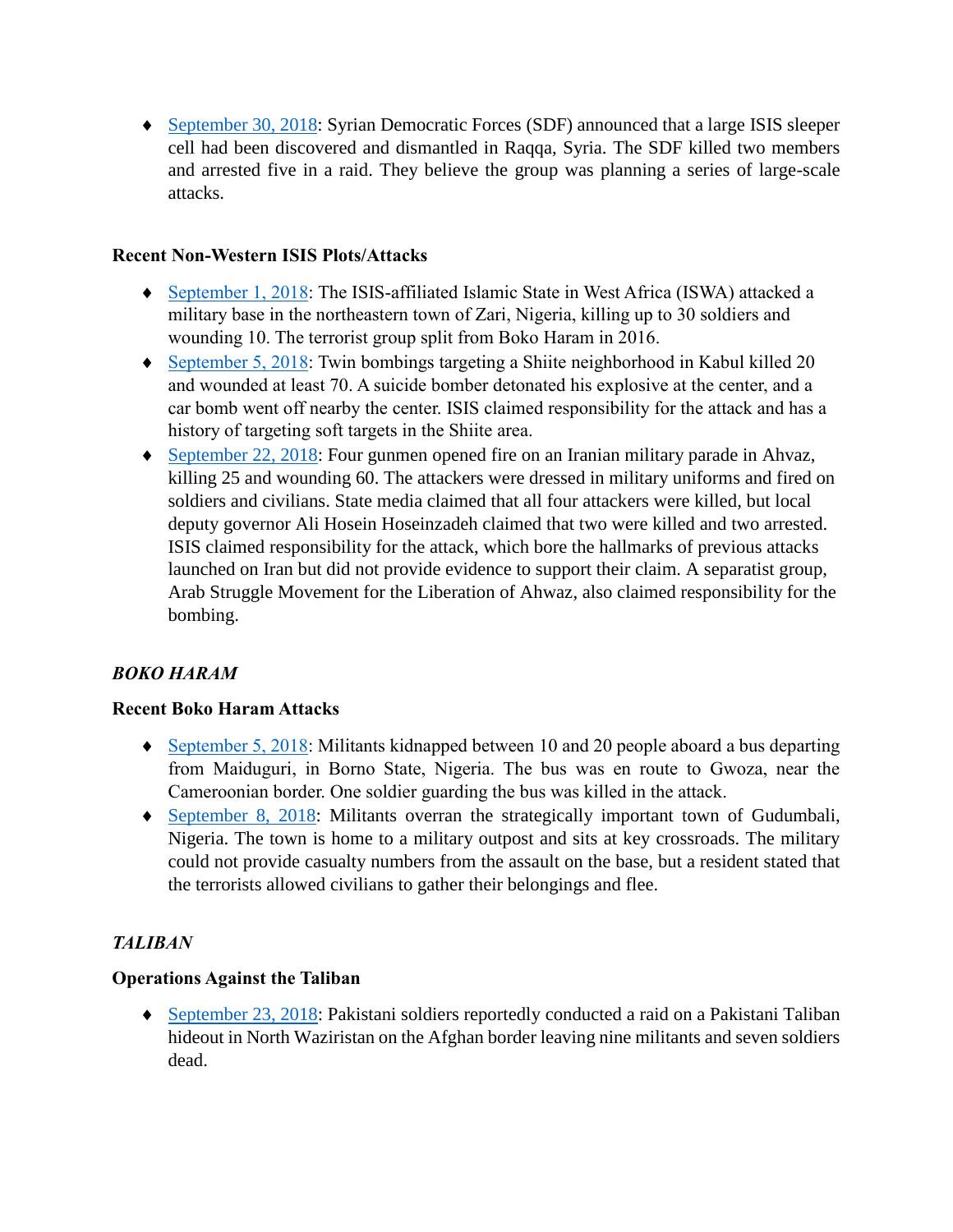#### **Recent Taliban Attacks**

 [September 17, 2018:](https://www.reuters.com/article/us-afghanistan-taliban/up-to-17-afghan-security-forces-killed-in-west-of-country-officials-idUSKCN1LX22I) Taliban fighters attacked Afghan security forces in Farah province, Afghanistan, on the border with Iran. The Taliban has been launching strikes on security checkpoints in less well-secured areas in the region for months. The militants killed up to 17.

#### *AL-SHABAAB*

#### **Operations Against Al Shabaab**

- [September 22, 2018:](https://www.reuters.com/article/us-usa-somalia-airstrike/u-s-military-says-u-s-airstrike-kills-an-estimated-18-somali-militants-idUSKCN1M20O6) U.S. airstrikes killed 18 militants in Lower Juba, Somalia. A joint U.S.-Somali group of soldiers were attacked by the terrorists, two of whom were killed by the ground force, who then called in the airstrike.
- [September 24, 2018:](https://www.reuters.com/article/us-kenya-security/kenyan-troops-kill-10-al-shabaab-fighters-army-idUSKCN1M415Q) Kenyan soldiers killed 10 Al Shabaab militants during a strike in Lamu county, Kenya.

#### **Recent Al-Shabaab Attacks**

- [September 10, 2018:](https://www.reuters.com/article/us-somalia-security/suicide-car-bomb-kills-at-least-six-in-somali-capital-idUSKCN1LQ0OU) A suicide bomber drove a car armed with an IED into a local government office in Mogadishu, Somalia, killing at least six and wounding 16.
- [September 22, 2018:](https://www.reuters.com/article/us-somalia-security/two-car-bombs-explode-in-somali-capital-one-dies-idUSKCN1M20PR) Militants detonated two vehicle-borne IEDs in Mogadishu, Somalia, wounding two, one of them fatally. The terrorist group stated that they were targeting a police official who escaped.

#### *SELECT PLOTS/ATTACKS BY OTHER ISLAMIST EXTREMISTS*

- [September 4, 2018:](https://www.reuters.com/article/us-egypt-security/man-held-after-backpack-fire-near-u-s-embassy-in-cairo-statement-idUSKCN1LK1DF) Abdullah Ayman Abdesamea, 24, of Egypt, was arrested outside the U.S. Embassy in Cairo after his backpack caught fire. Abdesamea was walking near the embassy when a bottle in his backpack ignited. Egyptian security services have stated he seems to have embraced extremist ideologies and believe he intended to carry out "an act of aggression."
- [September 10, 2018:](http://www.espn.com/soccer/belgium/story/3629147/woman-jailed-for-inciting-attack-on-belgium-squad-after-world-cup) Yousra Bouhaltit Soulaimane, 25, of Brussels, Belgium, was officially charged with inciting a terrorist attack after encouraging others to carry out acts of violence during the celebration of the Belgian national soccer team, which placed third in the FIFA World Cup. She sent a photo of the team via Telegraph with text promoting an attack on the day of the celebration at Brussels' Grand Palace.
- ◆ [September 11, 2018:](https://www.reuters.com/article/us-afghanistan-security/dozens-killed-and-injured-in-suicide-attack-at-afghan-protest-idUSKCN1LR0W9) A suicide attack killed 32 and wounded more than 120 at a political demonstration in Jalalabad, Afghanistan. No group has claimed responsibility, and the Taliban denied any involvement when asked.
- ◆ [September 19, 2018:](https://nltimes.nl/2018/09/19/rotterdam-terror-suspects-also-made-footage-erasmusbrug) Two Moroccan men, aged 27 and 22, arrested in Rotterdam, Netherlands, in June 2018 for plotting terrorist attacks in Rottedam and Paris, were also targeting Erasmus Bridge in Rotterdam. This previously unknown target was revealed during a pro-forma hearing.